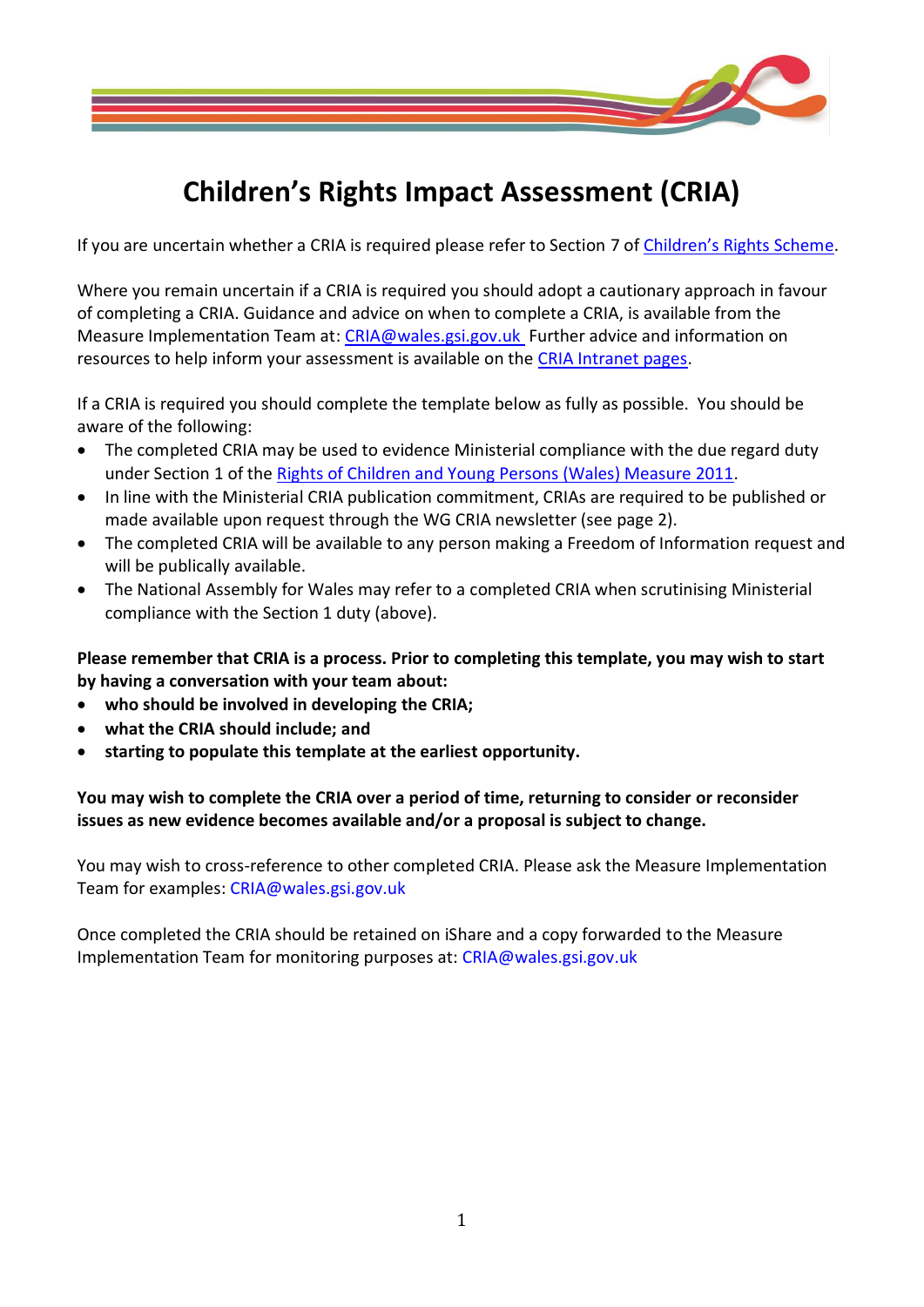

# **CRIA Template**

**Policy or Legislation Title:** Proposal for Legislation to Remove the Defence of Reasonable Punishment

**Related MA:** MA-C-HID-0109-17

**Name of person responsible for CRIA:** Sarah Rhodes

**Secretary or Minister responsible:** Minister for Children and Social Care

**Department:** Education and Public Services Group

**Date CRIA initiated:** Summer 2017

**Date CRIA completed:** December 2017 – under continuous review

**The following sections should be completed in sufficient detail to enable the reader to fully understand the assessment and how these have been reached, including by referring to evidence that has informed the assessment.** 

**You should avoid technical language or jargon.** 

**Please read the guidance at each stage.** 

#### **When should a CRIA be published?**

All fully completed CRIA documents relating to legislation must be published on the Welsh Government website, on the appropriate WG webpage as agreed with your departmental Web Team. This is also the case for subordinate legislation, for example, regulations made under primary legislation.

For all other pieces of work, CRIA titles are listed on our CRIA Newsletter and must be made available upon request. To do this, send your CRIA to our mailbox [CRIA@wales.gsi.gov.uk](mailto:CRIA@wales.gsi.gov.uk)

Choosing to publish your CRIA as a matter of course e.g. alongside a public consultation is good practice and allows for early stakeholder engagement and increased transparency of the process.

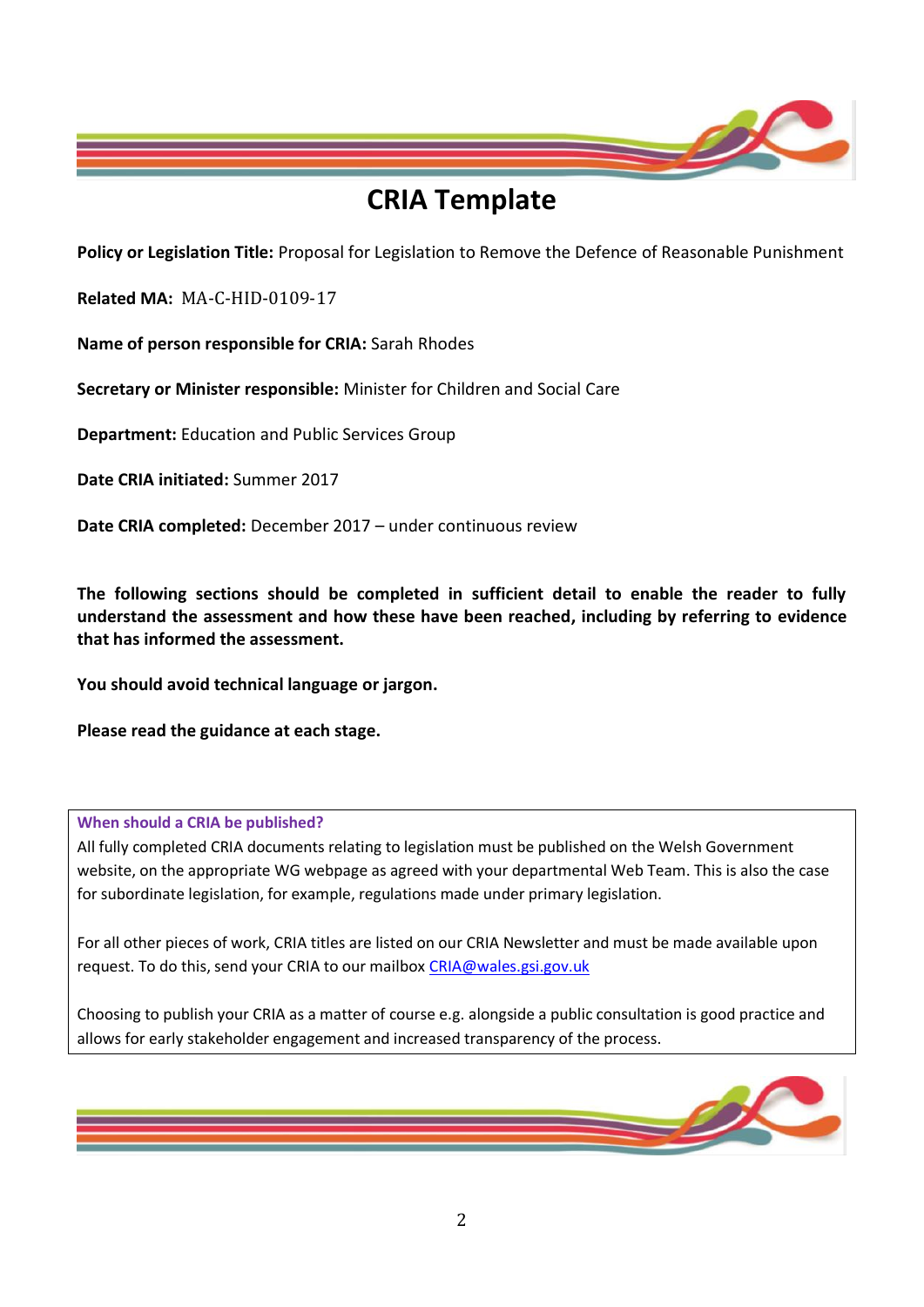**1. Describe the proposal** 2. Describe and explain the intended outcomes focusing on children and young people

3. Explain how the proposal is likely to impact on children's rights

4. Summarise your assessment from Steps 2 and 3

# **Step 1: Describe the proposal**

This section is intended to provide a descriptive summary of the proposal to a reader unfamiliar with the background. You should:

- Set the proposal in context, including any reference in the Welsh Government's programme for government.
- Briefly explain why the proposal is being introduced making reference to any evidence used to establish the need for policy/legislation (summary information and/or links or references to available data will be sufficient).
- The primary objectives of the proposal and the key mechanisms for achieving those objectives (note: the intended outcomes from the proposal will be described in more detail in Step 2).
- Identify the intended main beneficiaries from the proposal.
- Explain how the proposal links with other existing or intended policy or legislation.
- Explain, if applicable, how the proposal is supported by budgetary allocation.

On 18th May 2016, the First Minister announced the Welsh Government's intention to introduce legislation to remove the parental defence of reasonable punishment. In his statement the First Minister said: "we will take forward, on a cross-party basis, legislation that will remove the defence of reasonable chastisement." The Government's intention to take forward this legislation is reaffirmed in "Taking Wales Forward", the Programme for Government.

The national strategy "Prosperity for All" published in September 2017, demonstrates the Welsh Government's recognition that an individual's childhood experiences play a significant part in shaping their future and are critical to their chances of going on to lead a healthy, prosperous and fulfilling life.

## **Timeframes**

On the 27 June 2017, the First Minister announced that the Welsh Government would consult on proposals in Year 2 of the legislative timetable, with a view to introducing a Bill to Remove the Defence of Reasonable Punishment.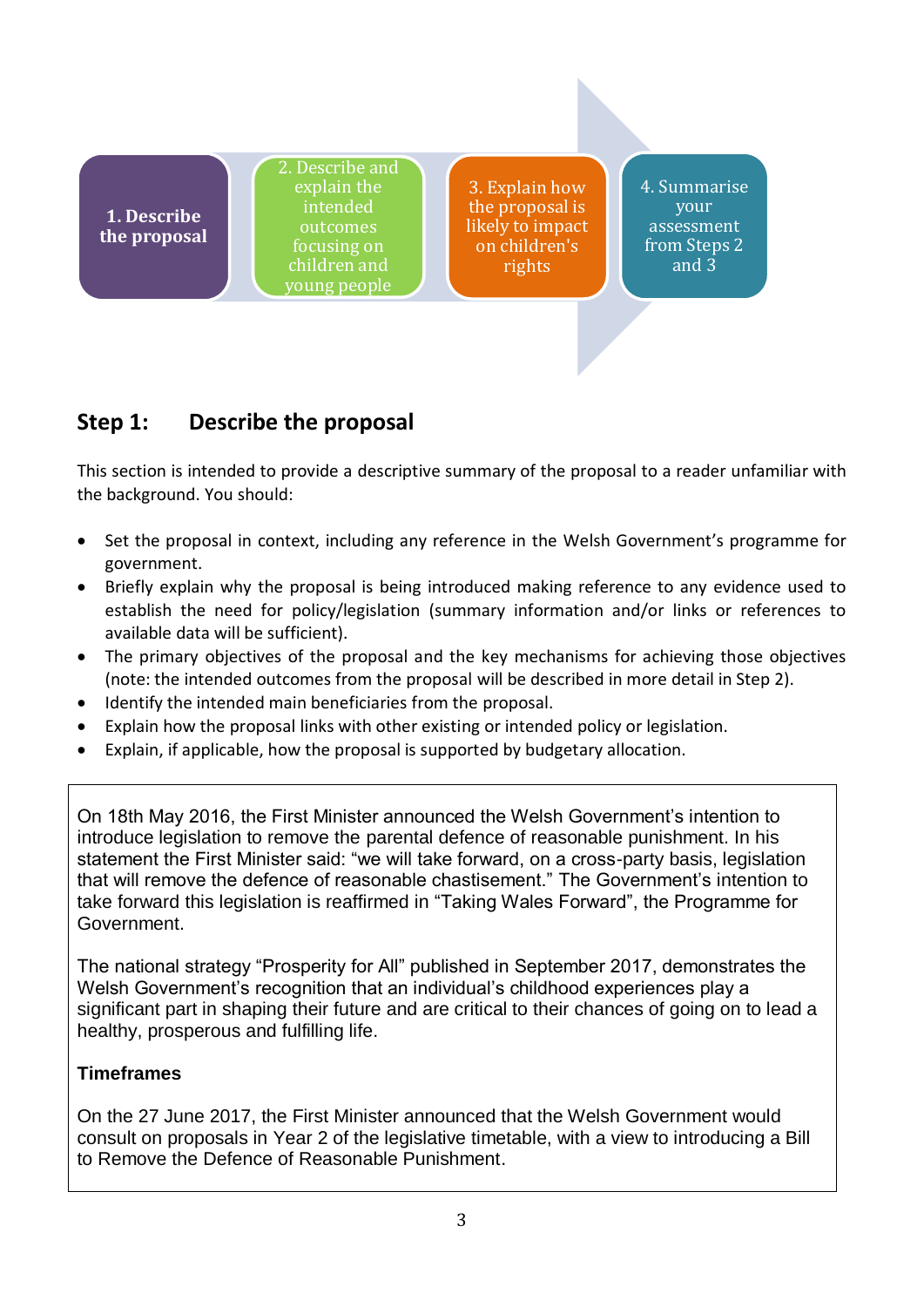### **Purpose of Legislation**

Given the lead the Welsh Government has taken in setting our policy for children and their families firmly in the context of the United Nations Convention on the Rights of the Child, the overarching objective of the proposed legislation is to support children's rights by prohibiting the use of corporal punishment, through the removal of the defence of reasonable punishment. This would remove the current anomaly whereby children have less protection with regard to physical punishment than adults.

Our understanding of what is needed to protect and support individuals, children and their families has changed considerably over the years and societal norms have changed as a result. In years gone by it was legal to:

- travel in a car without a seat belt;
- physically punish children in schools; and,
- smoke in enclosed public places and in cars carrying children.

Times have changed. We all now understand these things are not acceptable in a healthy, prosperous and progressive society and laws have been passed to safeguard individuals, children and families.

Attitudes to parenting practices have also changed. Whilst physically punishing children was accepted as normal practice in previous generations, research shows parents today are increasingly using positive approaches which are proven to be more effective, whilst feeling less comfortable about using physical punishment. In 1998, for example, 88% of British adults agreed that "it is sometimes necessary to smack a naughty children" while in 2015 only 24% of parents in Wales supported this statement.

Prohibiting the use of physical or corporal punishment of children will therefore address an aspect of the law which is out of date and at odds with our modern and forward thinking society.

Despite evidence showing that physical punishment is not effective and is potentially harmful (section 3); it is still legal due to the existence of the defence of reasonable punishment. The Welsh Government wants to remove this anomaly in the law and send the clearest message that physical punishment of children is not acceptable

## **Context**

The proposal is part of a much wider package of measures the Welsh Government is taking to support children and their parents. We recognise children need boundaries and parents often need advice and support on positive alternatives to physical punishment.

In 2015, we launched the "Parenting. Give it time" campaign which is targeted at all those responsible for raising children from birth to 5 years old. It aims to equip parents with the tools to help them do the best job they can, through a website and media campaign providing positive parenting tips and information.

The principles of positive parenting are that parents are warm and supportive; model good behaviour; provide appropriate supervision; provide clear, consistent and age-appropriate boundaries based on realistic expectations; praise good behaviour; and handle problem behaviours consistently without resorting to physical punishment or excessive shouting.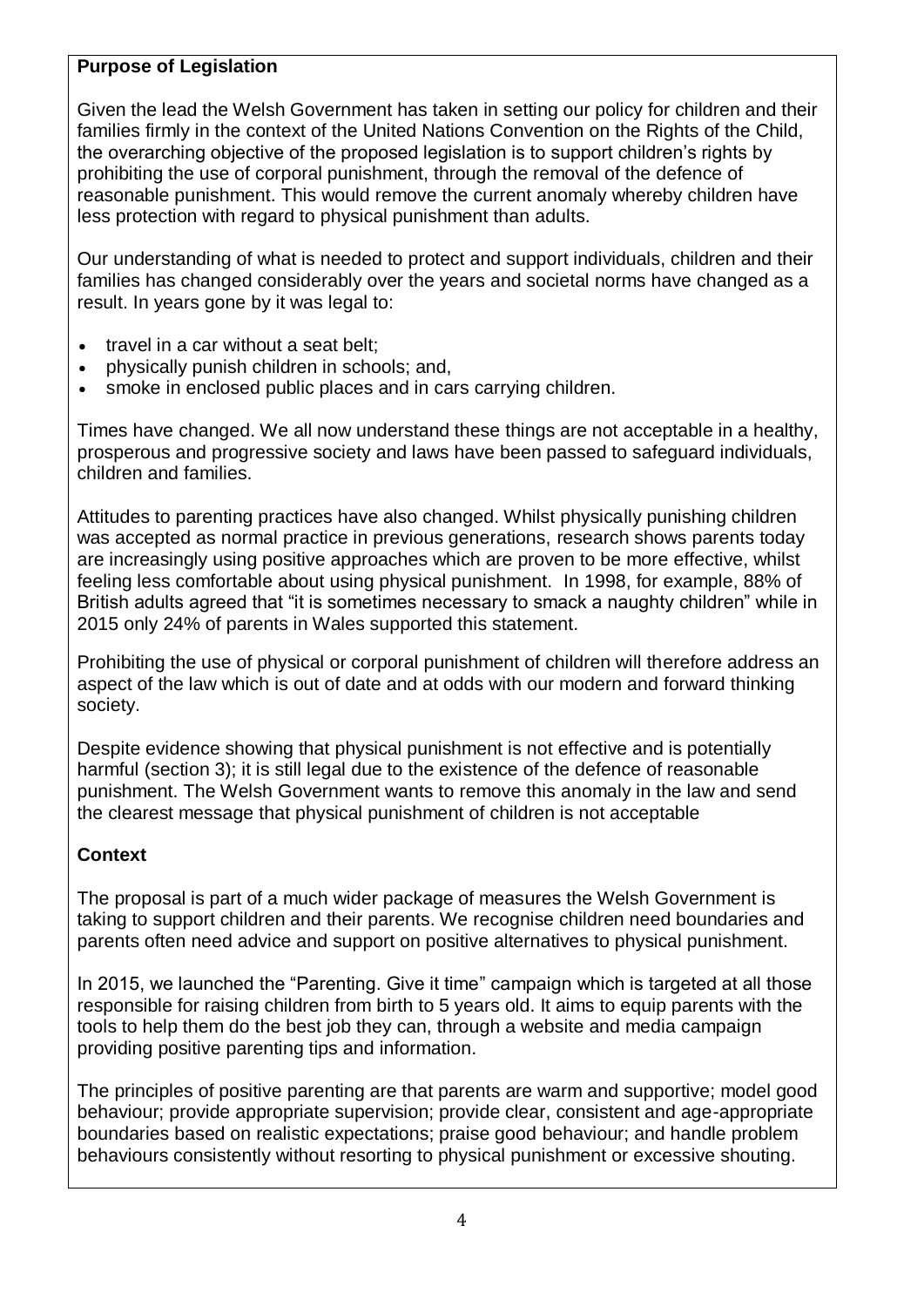We want parents in Wales to be confident in managing their children's behaviour without feeling they must resort to physical punishment. We want to reinforce the growing change of attitude in the way parents want to raise their children by making physical punishment unacceptable and sending a strong message that proven positive alternatives are much better for our children and their wellbeing.

Alongside our campaign, parents and carers in Wales have access to a range of services to promote positive parenting delivered by partners in local government, health, education, social services, social justice and the third sector. Support is delivered at different points in a child's life (antenatal to teenage) and ranges from support for parents with low levels of need, through to more targeted, intensive support. All families have access to a range of universal services provided by the Family Information Services, GPs, health visitors and midwives. Schools and childcare providers also have a vital role in identifying children and families who have additional needs and in supporting parents to provide a positive home learning environment. In addition supporting parents is an integral part of our more targeted interventions, Flying Start and Families First, which offer support and advice to parents in raising happy and healthy children.

Flying Start is a Welsh Government programme for families with children under 4 years of age who live in disadvantaged communities in Wales. In addition to receiving parenting support, parents and carers in Flying Start areas are entitled to intensive health visiting, good quality part time childcare for 2-3 year olds and support for speech, language and communication.

The Families First programme is delivered at a local level with each Local Authority strategically commissioning projects to respond to the needs of local populations. Families First supports parents in a number of ways, from the provision of information and advice to the provision of evidence based parenting interventions. Projects which provide access to parenting interventions or parenting support services cover a range of ages, from pre-birth to older children.

This legislative proposal is therefore just one part of the wide-ranging action the Welsh Government is taking to support parents to give their children the best start in life.

#### **Children affected**

Our aim is to accelerate attitudinal change of parents, in Wales, in the way children and young people are raised and disciplined, by making physical punishment unacceptable and by promoting positive alternatives. This proposed change in legislation will affect all children and their families with in Wales and those who visit its boundaries.

#### **Evidence**

There is no evidence that smacking is associated with improved behaviour in children<sup>1</sup>, whereas there is evidence that positive styles of parenting are<sup>2</sup>. Research suggests that positive (authoritative) parenting is beneficial at all points in a child's development<sup>3</sup>. A

l <sup>1</sup> Helimann et al., 2015, Gershoff, E. T. & Grogan-Kaylor, A. (2016) "Spanking and child outcomes: Old controversies and new meta-analyses"

 $2$  O'Connor, T & Scott, S (2007) "Parenting and outcomes for children", York: Joseph Rowntree Foundation

<sup>3</sup> Sroufe, et al 1990; Seaman et al, 2005; Daly, 2007; Moretti, 2004; Asmussen, 2007; O'Connor, 2007; Katz and Redmond, 2009; Nixon, 2012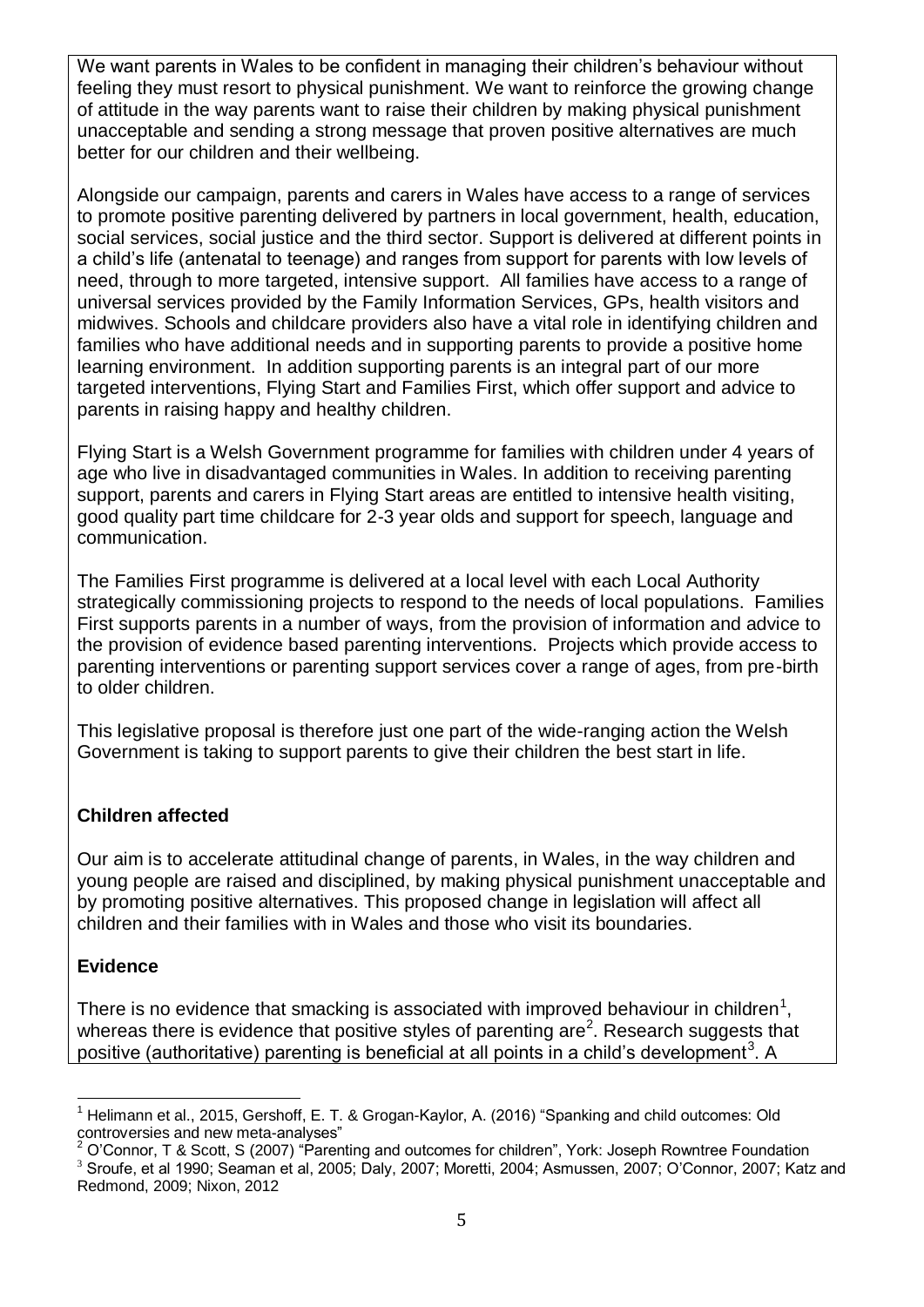positive parenting style is more likely to lead to better social, emotional and academic outcomes for children.

Comprehensive reviews of several decades of literature in this area in iii iiv v vi vii viii ix indicate a significant relationship between the use of physical punishment and short and long-term negative outcomes. It has been suggested that despite this significant relationship, the size of these negative effects are modest<sup>x</sup>.

There is evidence from a number of studies, including longitudinal studies, which indicate a relationship between the use of physical punishment and increased childhood aggression and anti-social behaviour.<sup>xi</sup> There is also evidence that more frequent physical punishment in one year is significantly related to more frequent child anti-social behaviour in the next year. Children who are smacked frequently are more likely to be reported as having difficult behaviours, including being over-active, and defiant. These findings concur with models<sup>xii</sup> suggesting parents' use of physical discipline promotes children's anti-social behaviour, more so than child anti-social behaviour elicits harsh parenting xill.

A US study in 2000<sup>xiv</sup>, examined the outcomes for children in families where parents used non-abusive, routine physical punishment. One finding was that "spanking" (or smacking as it may be termed in the UK) has consistently beneficial outcomes when it is non-abusive and used primarily to back up milder disciplinary tactics with 2- to 6-year olds by loving parents. However, when one of the same researchers conducted a meta analysis of 26 published studies on corporal punishment<sup>xy</sup> five years later he concluded that even mild physical punishment, if used as the primary method of discipline, was linked with poorer child outcomes.

Physical punishment has also been associated xvi xvii xviii xix xx with:

- decreased quality of relationship between parent and child;
- decreased child mental health;
- decreased adult mental health;
- increased risk of being a victim of physical abuse;
- increased adult aggression;
- increased adult criminal and anti-social behaviour;
- an increased risk of abusing own child or spouse; and
- lower academic achievement.

A review of evidence<sup>4</sup> has also shown that in many countries, including the UK, the prevalence of physical punishment is declining and public attitudes have shifted, with the use of physical punishment becoming less and less acceptable and a high proportion of parents doubting its usefulness. They found there is convincing evidence that these declines are accelerated in countries that have prohibited the use of physical punishment, and that such laws have important symbolic value. Cross-country comparisons showed that declines in the use of physical punishment are accelerated in countries that have prohibited its use, demonstrating the important symbolic value of legislation.

 $\overline{a}$ <sup>4</sup> Heilmann A, Kelly Y and Watt R G (2015) "Equally Protected? A review of the evidence on the physical punishment of children"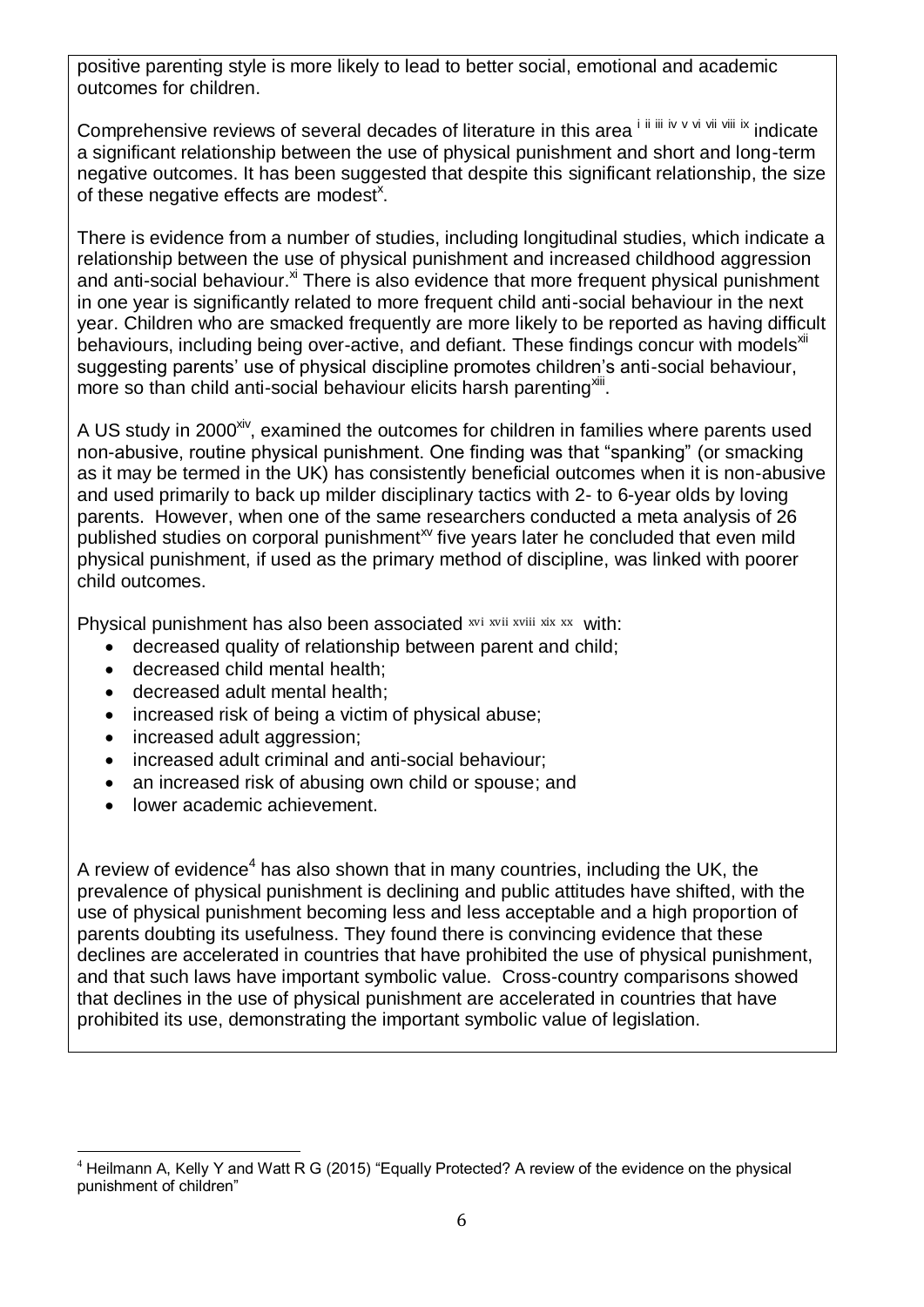

# **Step 2: Describe and explain the intended outcomes of the proposal, with a focus on children and young people**

This section requires a summary of the intended outcomes from the proposal and an explanation of why it is thought the proposal will result in the outcomes described. You are also required to draw attention to the intended outcomes for children, or outcomes likely to affect children.

In this section you should:

- Describe the intended outcomes from the proposal.
- Identify how the intended outcomes will affect the lives of children.
- If relevant, explain how the proposal will affect different groups of children (e.g. children living poverty, children with a disability etc.).
- Identify any positive affect the proposal will have on the lives of children, and explain why this is likely to be an outcome from the proposal.
- Identify any negative affect the proposal will have on the lives of children.
- Explain how resources will be applied to support implementation of the proposal, including budgetary resources if applicable
- Make reference to any evidence that has informed your assessment of the affect of the proposal on the lives of children (both positive and negative outcomes).
- Make reference to any evidence from children or their representatives that has informed your assessment of the affect of the proposal on the lives of children.
- Consider whether any additional evidence is required to inform your assessment.

## **Positive Impacts on Children, Young People and Families**

- Physical punishment of children will no longer be acceptable in law. Social marketing research suggests that people seek to conform to what they perceive are social norms and will adjust their behaviour to fit in with this;
- Children will no longer have less protection under the law than adults.
- Alongside the legislation parents will be offered support to help them choose alternative and more effective methods of behavioural management.
- The clarity in the law will help professionals provide unequivocal advice about physical punishment in their task of communicating, guiding and advising families.

Legislation combined with a package of support to parents should result in:

- Children displaying improved behaviour and having better social and emotional development;
- Parents experiencing less stress and improved well-being;
- Parents and children having a better parent-child relationship

**Potential Negative Impacts** Some individuals and groups have questioned whether the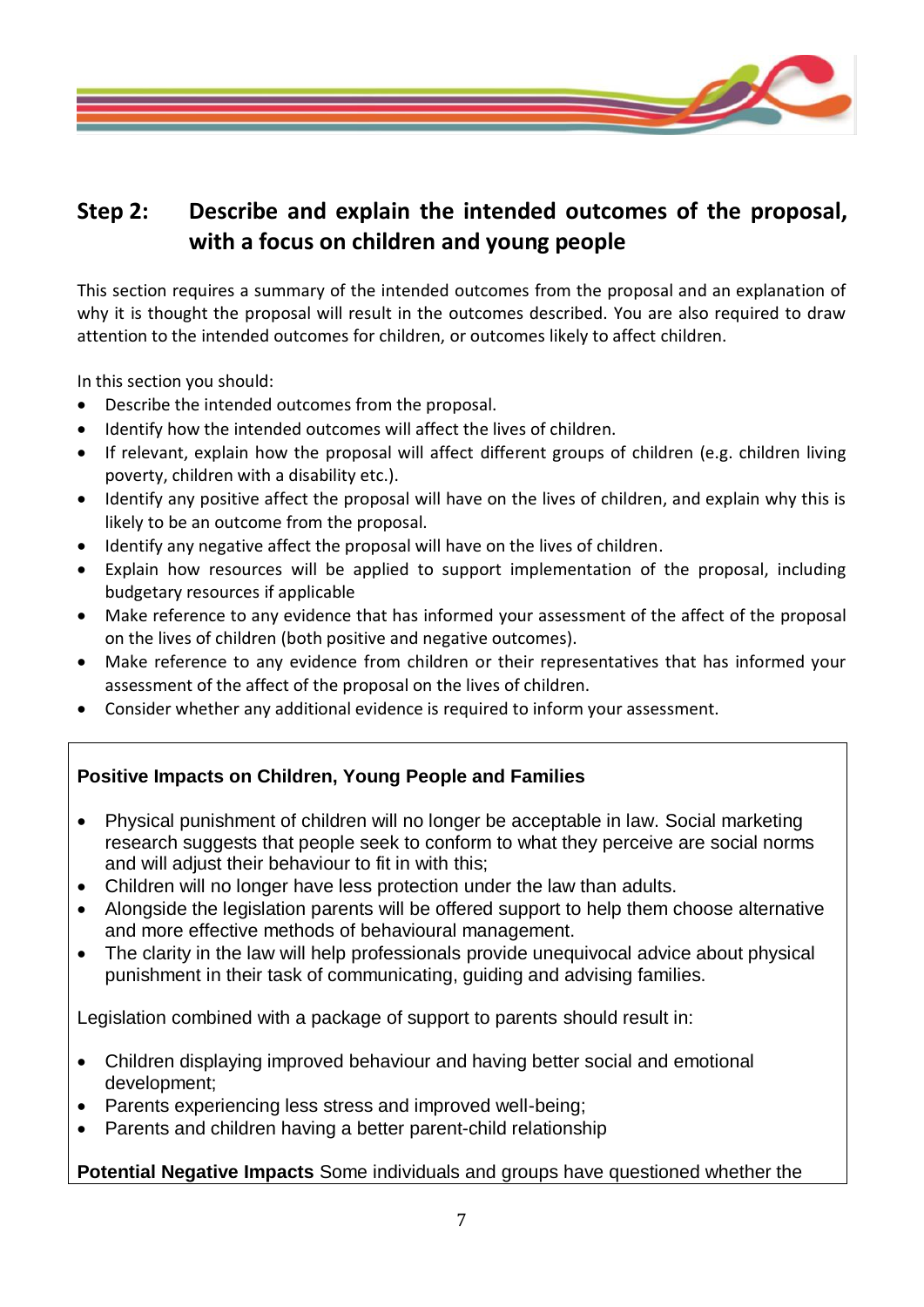legislation would have a negative impact on parents and increase the number of successful prosecutions against parents.

It's important to note that the effect of the legislation will be to remove the defence of reasonable punishment so it is no longer available to anyone facing a charge of common assault or battery. Any adult who smacks a child would therefore no longer be able to rely on the defence of reasonable punishment and a successful criminal prosecution for common assault could potentially be brought against them. As outlined in the consultation document and as is currently the case, it would be a matter for the Crown Prosecution Service to determine whether or not to prosecute. Discussions with the Crown Prosecution Service have indicated that whilst the Charging Standard would be updated to make clear the defence of reasonable punishment no longer applied in Wales, the evidential and public interest tests to determine whether to prosecute would remain unchanged.

Like England and Wales, New Zealand's legal system is based on a common law jurisdiction and legislation to end the use of corporal punishment related to criminal law. Following the enactment of the Crimes (substituted section 59) Amendment Act 2007, which prohibited corporal punishment, the Police were obliged to monitor the number of reports they received of potential incidents and the outcomes for each of those reports. In the 2 years following enactment, the Police received 36 reports of "smacking" and 179 reports of "minor acts of physical discipline"<sup>5</sup>. Of the 36 "smacking" cases, 35 resulted in warnings or no further action and 1 case resulted in a prosecution. Of the 179 cases of "minor acts of physical discipline", 166 cases ended in warnings or no further action and 13 resulted in prosecutions.

This demonstrates that, despite a change in law, the increase in the number of cases heard in court was not significant. As the Deputy Police Commissioner (Operations) at the time stated, "the amendment has had minimal impact on police activity and officers have continued to apply a common sense approach".

#### **How will you know if your piece of work is a success?**

The Welsh Government has commissioned independent surveys of parents in Wales in 2013 and 2015 that were published in 2014 and 2016. These surveys explored attitudes to child discipline and law reform<sup>6</sup>. It is intended to carry out further independent research to explore changes over time in parental attitudes.

#### **Consultation with Children and Young People**

Prior to the introduction of the Bill a public consultation will be carried out with the public and stakeholders, to help inform the development of theproposals?. All consultation documentation will be provided in children, young people and easy read versions to encourage them to provide their views on the proposals. In addition, a series of consultation events aimed at parents, care givers, children and young people and stakeholders will be delivered by a supplier contracted by the Welsh Government to ensure a wide range and cross section of views are represented through the consultation.

 $\overline{a}$ 5 <https://www.police.govt.nz/sites/default/files/publications/2-year-review-of-crimes-section-59.pdf>

 $6$  Welsh Government. 2014. Managing Children's Behaviour. Attitudes and Practices.

Welsh Government. 2016. The Attitudes of Parents Towards Managing Young Children's Behaviour.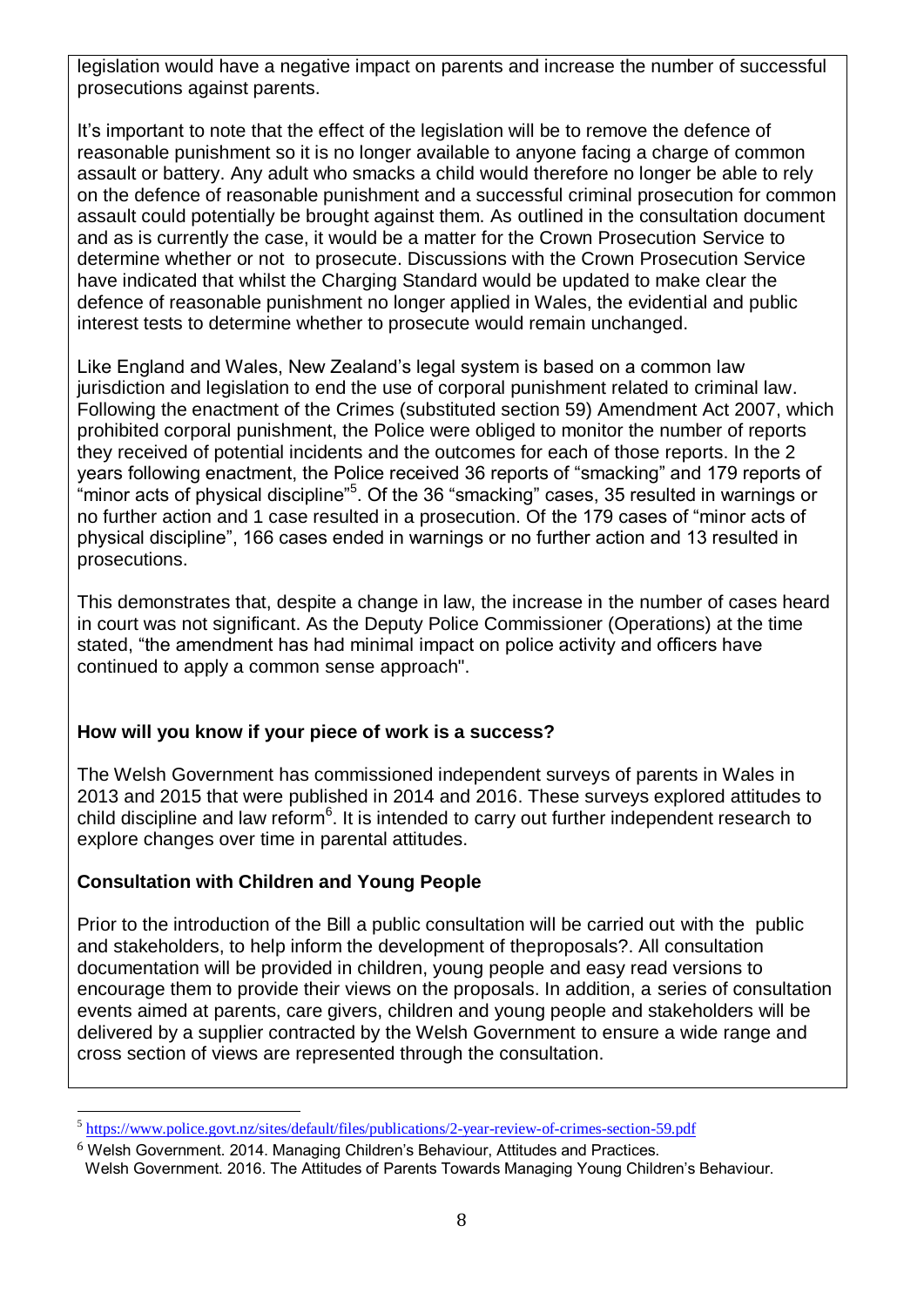

# **Step 3: Explain how the proposal is likely to impact on children rights**

This section requires an assessment using informed judgment of the likely impact of the proposal on children's UNCRC rights. It is vital that you avoid the assumption that the intended outcomes identified at Step 2 are the same as the predicted impact on children's rights.

You will need to carefully consider how the intended outcomes relate to children's rights and what impact they will have. There may be predicted impacts which are not intended outcomes from the proposal.

You should:

- Identify which [UNCRC articles](http://353ld710iigr2n4po7k4kgvv-wpengine.netdna-ssl.com/wp-content/uploads/2010/05/UNCRC_united_nations_convention_on_the_rights_of_the_child.pdf) are most relevant to the proposal
- Explain if, and if so how the proposal maximises, supports or promotes children's UNCRC rights, making connections between the outcomes identified at Step 2 and the rights you have identified.
- Remember that prompting children's rights includes: increasing children's access to their rights, or to services and/or resources that give access to rights, or enabling children to participate and take advantage of their rights. You should explain how the proposal achieves these objectives, if at all.
- Explain any negative impact on children's rights arising from the proposal, including any reduction in resources available to support other policies or programmes (if applicable).
- When considering each of the above ensure you take account of how the proposal will impact on the rights different groups of children (e.g. children living poverty, children with a disability etc.).
- Make reference to any information or evidence that has informed your assessment.
- Make reference to any evidence from children or their representatives that has informed your assessment.

The Children's Rights Impact Assessment has been developed to ensure due regard is given to Children's Rights when ministerial decisions are made about the proposal to legislate to remove the defence of reasonable punishment.

The Welsh Government is committed to the United Nations Convention on the Rights of the Child as a basis for all of its decision making affecting children and young people, as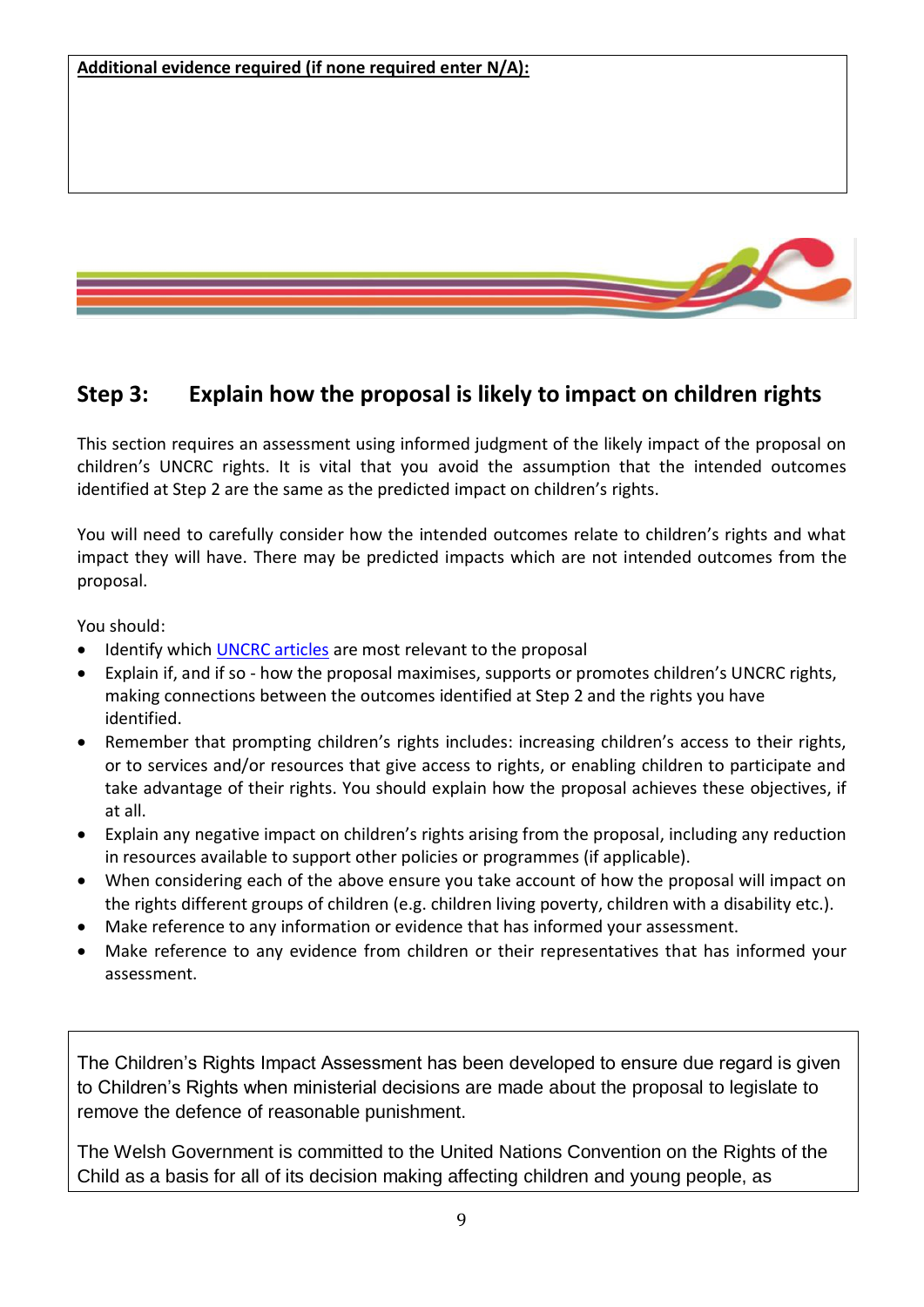encapsulated in the Rights of Children and Young Persons (Wales) measure 2011.

The Committee on the Convention on the Rights of the Child have issued a general comment to highlight their recognition of the right of the child to respect of their human dignity, physical integrity and equal protection under the law. The committee's view is that addressing the widespread acceptance or tolerance of corporal punishment and eliminating it in the family, is an obligation of the State parties under the Convention, and that corporal punishment is incompatible with the convention.

The proposal to remove the defence of reasonable punishment aligns with the Welsh Government's well-being objectives, set out in *Taking Wales Forward*, including that of creating conditions to give every child the best start in life and are consistent with the themes of the UNCRC.

### **How are you improving the way children and young people access their rights?**

For the majority of children, the family home is where they will realise many of the rights laid out in the UNCRC. Parents clearly have a pivotal role as guardians and advocates of children's rights with a responsibility on the state to assist, influence and support parents in this role. By legislating to the remove the defence of reasonable punishment combined with a package of support to parents the Welsh Government aims for parents to be assisted to parent in a positive, supportive manner that considers and reflects children's rights.

The focus on positive parenting will support children and young people's rights and build on the foundations of other Welsh Government programmes to support children and young people including Flying Start and Families First.

## **UNCRC articles**

**Articles 1-5** the Welsh Government observes these articles in taking forward the legislative proposals.

The Committee on the Convention on the Rights of the Child has identified the principle that the 'best interests' (**Article 3**) of the child should be a primary consideration in all actions concerning children. The Convention also asserts, in A**rticle 18** that the best interests of the child will be parents' basic concern. The committee emphasises the interpretation of child's best interest needing to be consistent throughout the convention, which includes the obligation to protect children from all forms of violence.

**Article 37** of the Convention requires States to ensure 'no child shall be subjected to …degrading treatment or punishment'. This is complemented by **Article 19** which requires that 'State Parties shall take all appropriate legislative, social and educational measures to protect the child from all forms of physical or mental violence… while in the care of parents(s)'.

By legislating to remove the defence of reasonable punishment combined with a package of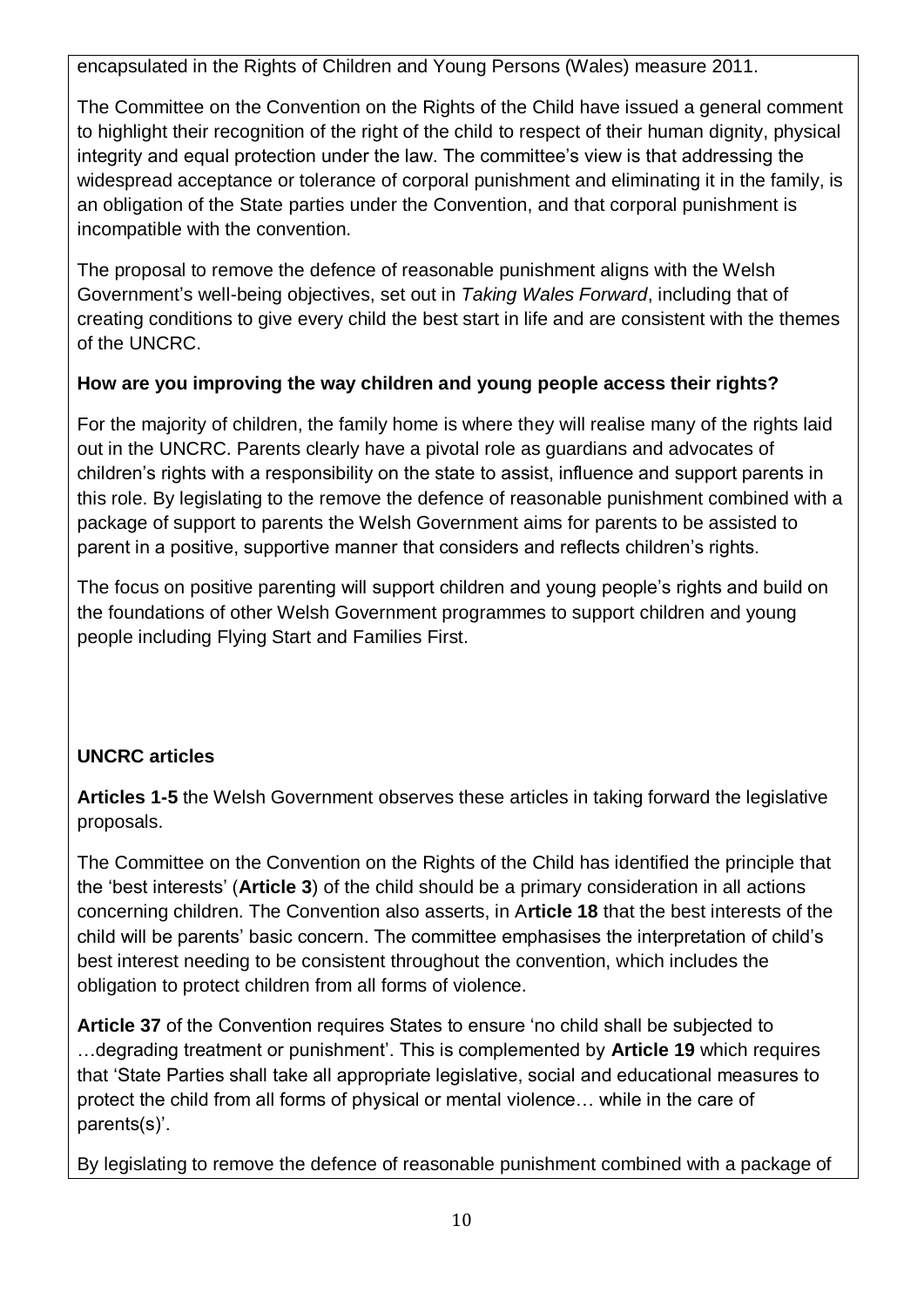support for parents the Welsh Government, will be directly implementing **Article 4** which calls for states to 'undertake all appropriate legislative, administrative and other measures to the implementation of the rights recognised in the present convention'

**Articles 41 and 42** – relate to existing statutory provision and promotion of the Convention which the Welsh Government will continue to work towards in respect of the proposals.

In developing the legislative proposal, officials will continue to be mindful of the need to ensure that, as far as possible, it supports the UNCRC.





# **Step 4: Summarise your assessment from Steps 2 and 3**

This section is intended to highlight the key points from your assessment at Steps 2 and 3 to bring these to the attention of the Secretary or Minister. Do not repeat the assessments in full.

#### **IMPORTANT NOTE**

This section **does not** require you to confirm whether the proposal is compliant with Section 1 of the Rights of Children and Young Person (Wales) Measure 2011.

This CRIA is a contribution to Ministerial compliance with Section 1 of the Rights of Children and Young Persons (Wales) Measure 2011. It provides the Cabinet Secretary / Minster with information required in order to discharge the Ministerial duty of due regard to the UNCRC.

You should:

- Highlight key points in summary.
- Draw attention to any additional evidence required (which you have not been able to obtain prior to completion of this CRIA).
- Draw attention to any significant reduction in resources available to support other policies or programmes.

**If the proposal will result in ANY negative impact on children's rights you should bring this to the Cabinet Secretary / Minister's attention. You should do this even if the negative impact is fully compensated by other positive impacts.**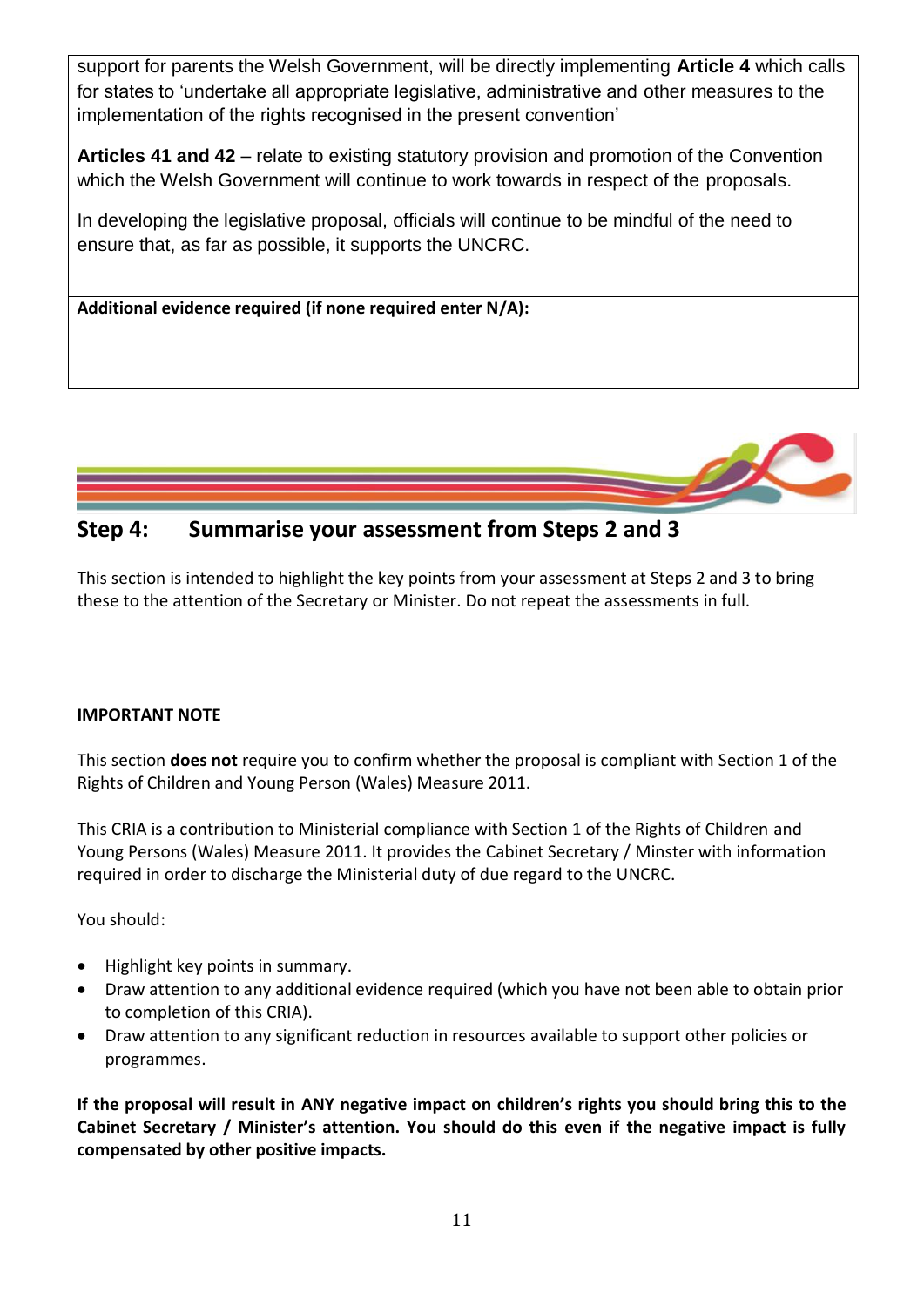"Prosperity for All" recognises that confident, positive and resilient parenting is fundamental to preparing children for life and providing help and support to parents is important. Legislating to remove the defence of reasonable punishment is a commitment within "Early Years" one of the Welsh Government's five cross cutting priorities.

The proposed legislation will support positive parenting and contribute to several of the national well-being goals under the Well-Being of Future Generations Act. These include:

- A healthier Wales a growing body of evidence indicates good or positive parenting is a strong factor in promoting positive outcomes for children. This benefits their health, happiness and well-being as children and lays the foundation for reaching their full potential in adult life.
- A more equal Wales the removal of the defence of reasonable punishment would provide equal protection in law to children who currently have less protection with regard to physical punishment than children. Whilst the consultation document sets out that this legislation will address an anomaly in the law which provides children with less protection than adults, a wider narrative around equal protection would risk straying outside of the narrow exception to the reservation provided by the Wales Act 2017.
- Globally Responsible Wales reforming legislation around the physical punishment of children in the home would be in accordance with Article 19 (protection from all forms of violence) of the UNCRC. It is also consistent with successive recommendations from the Committee on the Rights of the Child for the UK to prohibit "all corporal punishment in the family, including through repeal of all legal defences in England and Wales, Scotland and Northern Ireland



# **Arrangements for Monitoring and Review**

Person or department responsible for monitoring outcomes from the proposal:

………………Sarah Rhodes…………………………………………………………………………….

Brief description of new or existing arrangements for monitoring the outcomes from the proposal (e.g. data available, indicators).

How it will be established whether the proposal has had the proposed impacts identified at Step 3?

The consultation exercise will be used to test our current assessment of impacts and further inform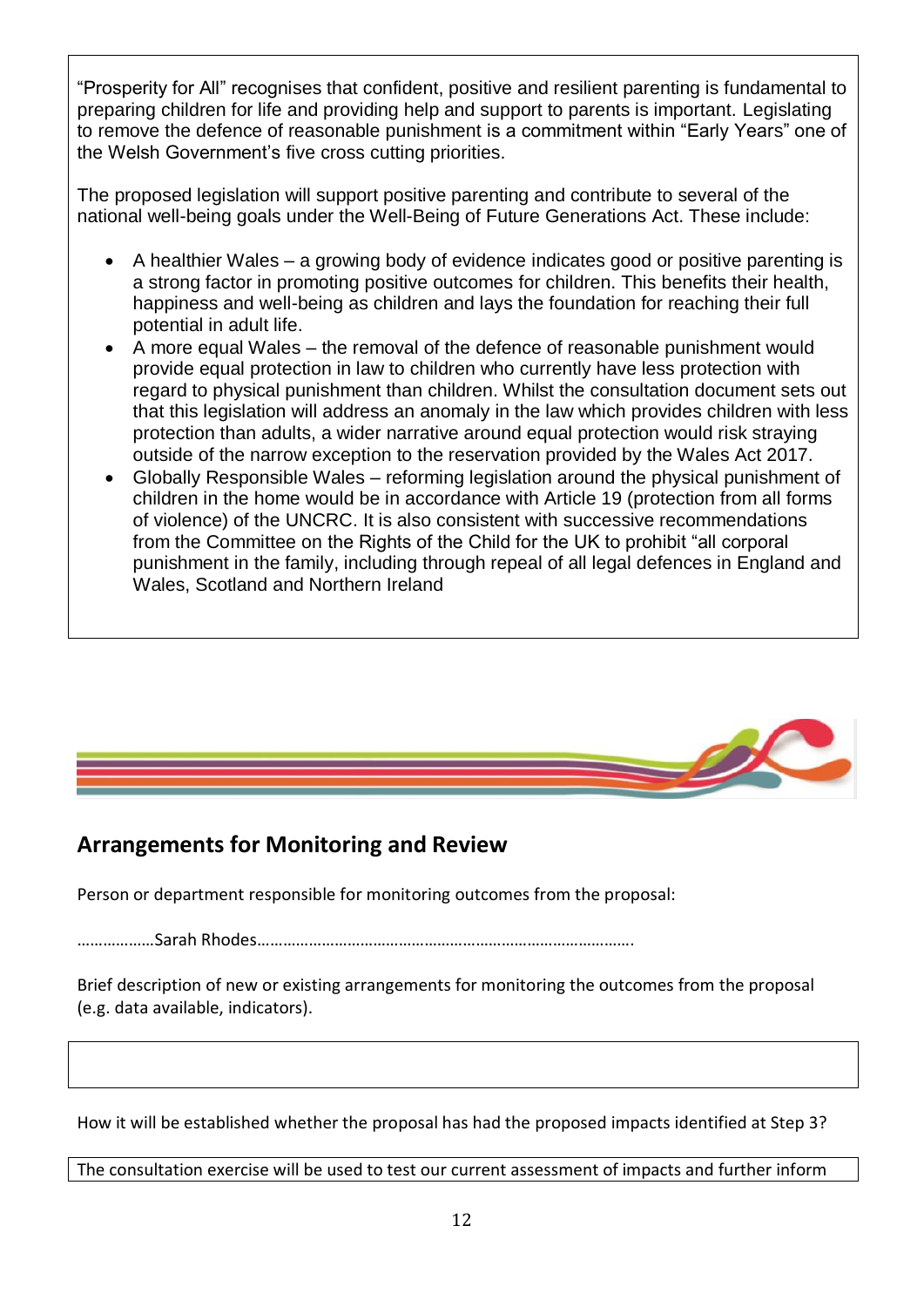the development of a full RIA, which will be published at introduction.

Date for review CRIA:

l

……………NONE…………………. (if no date has been set enter **NONE**)

Person or department responsible for review of CRIA:

……………NONE………………………………………………………………………………. (if no arrangements have been made for review of CRIA enter **NONE**)

Gershoff, E. T., & Grogan-Kaylor, A. (2016) "Spanking and Child Outcomes: Old

Controversies and New Meta-Analyses". Journal of Family Psychology.

Parents' Perspectives on Parenting Styles and Disciplining Children (2010) The National Children's Strategy Research Series, Office of the Minister for Children and Youth Affairs, Ireland

Bunting, L., Webb, M. & Healy, J. (2008) "The 'Smacking Debate' in Northern Ireland – Messages from Research", Barnardo's Cymru, Northern Ireland Commissioner for Children and Young People and NSPCC Northern Ireland

Smith, A.B., Gollop, M., Taylor, N.J. and Marshall, K. The Discipline and Guidance of Children: A Summary of Research, Office of the Children's Commissioner, Wellington, 2004. Retrieved 14 November 2007 from http://www.occ.org.nz/media/files/discipline\_guidance

Gershoff E. T. (2002) 'Corporal punishment by parents and associated child behaviours and experiences: A meta-analytic and theoretical review', Psychological Bulletin, 128 (4), 539-79.

Gershoff, E. T. (2013) 'Spanking and Child Development: We Know Enough Now to Stop Hitting Our Children', Child Development Perspectives, 7 (3), 133-137.

Henricson, C. and Grey, A. (2001) "Understanding discipline: An overview of child discipline practices and their implications for family support" National Family and Parenting Institute

Robertson, L. (2017) "Literature review on outcomes of parental discipline styles, evidence on effective parenting styles and the international experience of prohibition of physical punishment in law". Glasgow: Scottish Centre for Crime and Justice Research [http://www.sccjr.ac.uk/wp-content/uploads/2017/08/Literature-review-on-outcomes-of-parental-discipline](http://www.sccjr.ac.uk/wp-content/uploads/2017/08/Literature-review-on-outcomes-of-parental-discipline-styles.pdf)<u>[styles.pdf](http://www.sccjr.ac.uk/wp-content/uploads/2017/08/Literature-review-on-outcomes-of-parental-discipline-styles.pdf)</u> [Accessed: 16 October 2017]

<sup>&</sup>lt;sup>ix</sup> Heilmann, A., Kelly, Y., and Watt, R. C. (2015) Equally Protected? A review of the evidence on the physical punishment of children [online]. Available from[: https://www.nspcc.org.uk/globalassets/documents/research-reports/equally-protected.pdf](https://www.nspcc.org.uk/globalassets/documents/research-reports/equally-protected.pdf) [Accessed: 16 October 2017]

x Ferguson, C.J. (2013) "Spanking, corporal punishment and negative long-term outcomes: A meta-analytic review of longitudinal studies" Clinical Psychology Review 33 (2013) 196–208.

Gershoff, E. T. (2013) 'Spanking and Child Development: We Know Enough Now to Stop Hitting Our Children', Child Development Perspectives, 7 (3), 133-137

xii Early Intervention Foundation 2016 "Foundations for Life: What Works to Support Parent Child Interaction in the Early Years" See page 89 for a description of Patterson's model of 'coercive' parent-child interactions

http://www.eif.org.uk/publication/foundations-for-life-what-works-to-support-parent-child-interaction-in-the-early-years/ Lansford, J. E., Sexton, H. R., Davis-Kean, P., & Sameroff, A. J. (2012) "Reciprocal Relations Between Parents' Physical Discipline and Children's Externalizing Behavior During Middle Childhood and Adolescence", Dev Psychopathol. 2011 February; 23(1): 225–238

xiv Larzerele, R.E. (2000) Child outcomes of non-abusive and customary physical punishment by parents: An updated literature review. Clinical Child and Family Psychology Review

xv Larzelere, R.E. & Kuhn, B.R (2005) Comparing Child Outcomes of Physical Punishment and Alternative Disciplinary Tactics: A Meta-Analysis